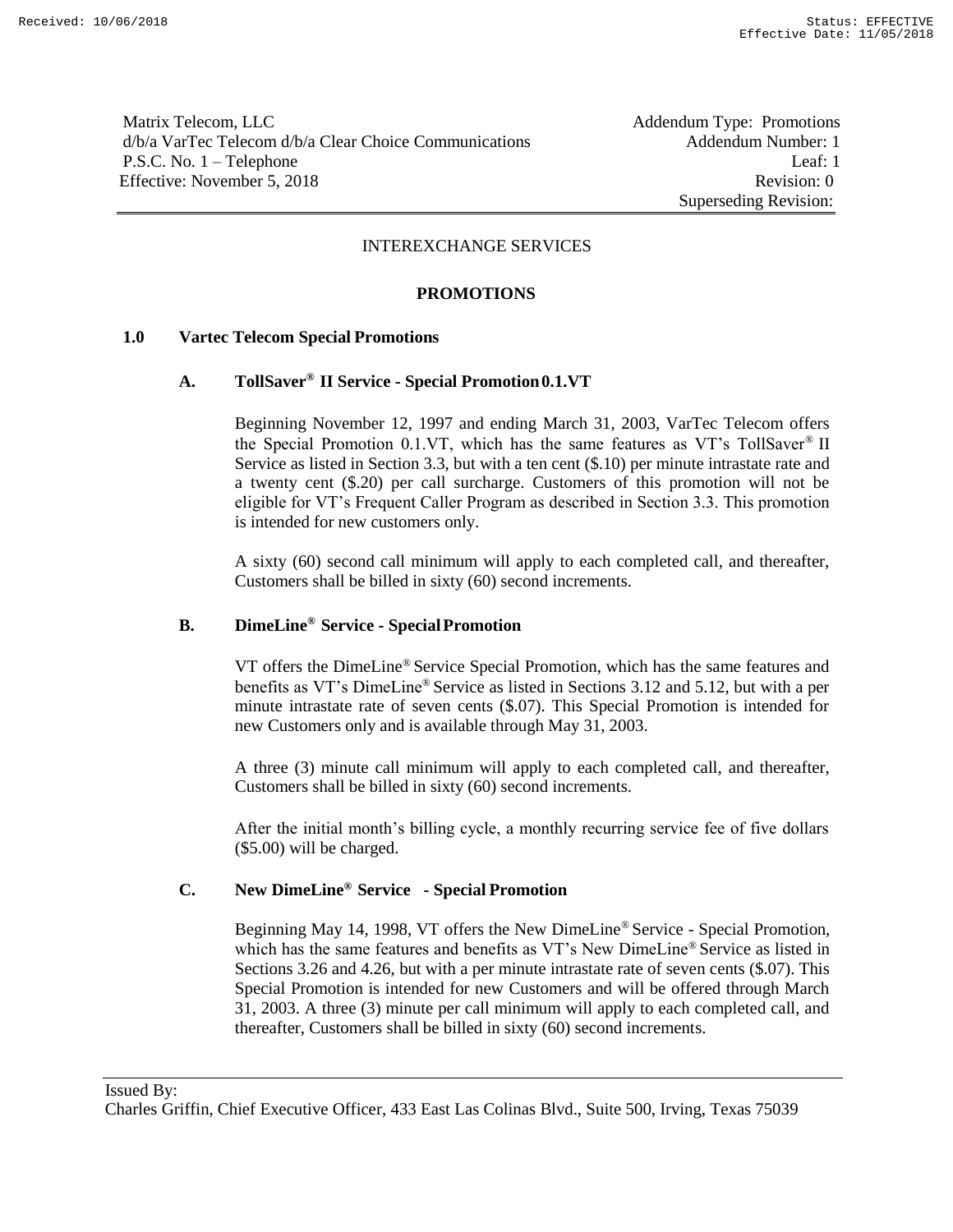Matrix Telecom, LLC<br>
d/b/a VarTec Telecom d/b/a Clear Choice Communications<br>
Addendum Type: Promotions<br>
Addendum Number: 1 d/b/a VarTec Telecom d/b/a Clear Choice Communications P.S.C. No. 1 – Telephone Leaf: 2 Effective: November 5, 2018 Revision: 0

Superseding Revision:

#### INTEREXCHANGE SERVICES

# **PROMOTIONS (Cont'd.)**

# **1.0 Vartec Telecom Special Promotions (Cont'd.)**

#### **D. (Reserved for Future Use)**

Beginning July 2, 1998 and ending June 10, 2002, VT offers the VarTec Signature I Service Promotion B which has the same features and benefits as VarTec's Signature I Service as listed in Section 3.5.1, but with a \$.0995 per minute intrastate rate. This promotion is intended only for customers billed directly by VT via a CardOvation<sup>SM</sup> Credit Card account or other VT-designated credit card billing agent.

A thirty (30) second minimum will apply to each completed call, and thereafter, Customers shall be billed at six (6) second increments.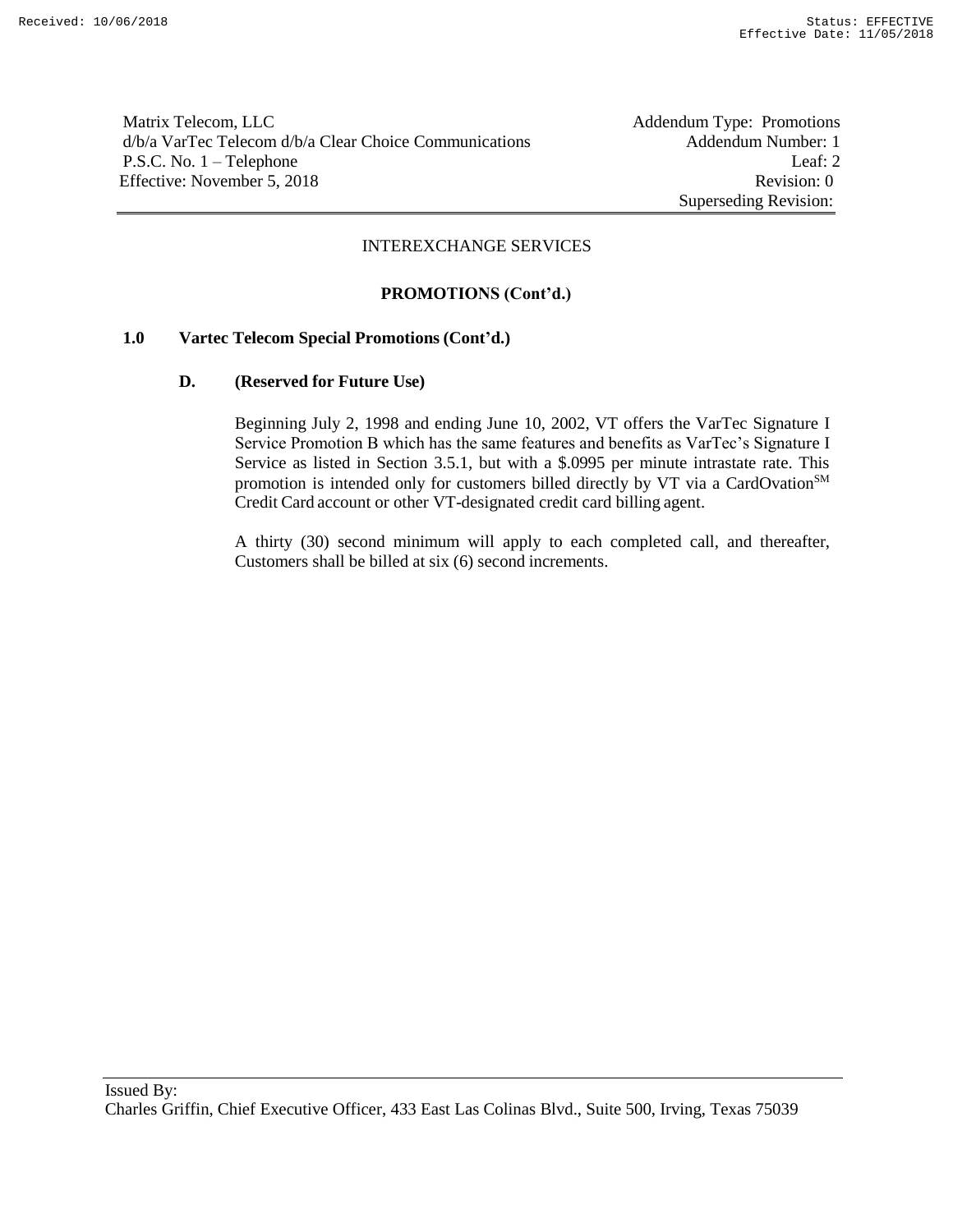Matrix Telecom, LLC **Addendum Type: Promotions** d/b/a VarTec Telecom d/b/a Clear Choice Communications Addendum Number: 1 P.S.C. No. 1 – Telephone Leaf: 3 Effective: November 5, 2018 Revision: 0

Superseding Revision:

#### INTEREXCHANGE SERVICES

# **PROMOTIONS (Cont'd.)**

#### **1.0 Vartec Telecom Special Promotions (Cont'd.)**

#### **E. VarTec Signature 800 Service Promotion B**

Beginning July 2, 1998 and ending August 30, 2002, VT offers the VarTec Signature 800 Service Promotion B which has the same features and benefits as VarTec's Signature 800 Service as listed in Section 3.5.3, but with a \$.0995 per minute intrastate rate and a \$1.95 monthly recurring fee. This promotion is intended only for customers billed directly by VT via a CardOvation<sup>SM</sup> Credit Card account or other VTdesignated credit card billing agent.

A thirty (30) second minimum will apply to each completed call, and thereafter, Customers shall be billed at six (6) second increments.

# **F. DimeLine® Service - Special Promotion 0.2.VT**

Beginning September 1, 1998 and ending March 31, 2003, VT offers the DimeLine® Service - Special Promotion 0.2.VT, which has the same features as VT's DimeLine® Service as listed in Section 3.12, but with a nine cent  $(\$.09)$  per minute intrastate rate. After the initial month's billing cycle, a monthly recurring service fee of three dollars and ninety-five cents (\$3.95) will be charged to all Customers of VT's DimeLine® Service - Special Promotion 0.2.VT. This promotion is intended for new customers only.

A sixty (60) second call minimum will apply to each completed call, and thereafter, Customers shall be billed in sixty (60) second increments.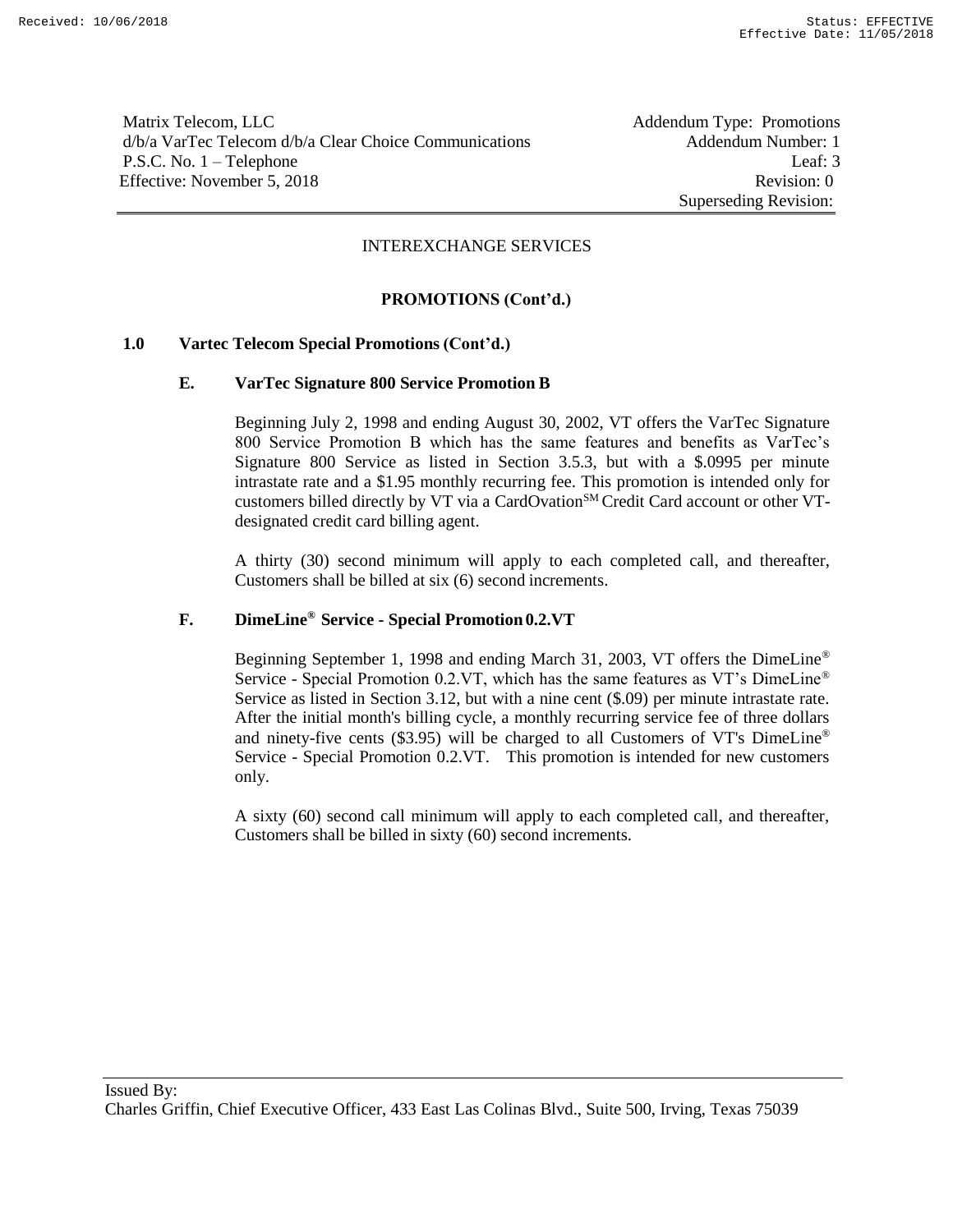Matrix Telecom, LLC **Addendum Type:** Promotions d/b/a VarTec Telecom d/b/a Clear Choice Communications Addendum Number: 1 P.S.C. No. 1 – Telephone Leaf: 4 Effective: November 5, 2018 Revision: 0

Superseding Revision:

#### INTEREXCHANGE SERVICES

# **PROMOTIONS (Cont'd.)**

# **1.0 Vartec Telecom Special Promotions (Cont'd.)**

# **G. Dime Club® Plus**

Beginning September 1, 1998 and ending March 31, 2003, VT offers Dime Club® Plus which has the same features and benefits as VT's Dime Club® Program as listed in Section 3.14, but with a \$3.00 monthly recurring fee. This promotional offering is intended only for new customers who are solicited by certain VarTec independent sales agents. Athree

(3) minute minimum will apply to each completed One Plus call, and thereafter, Customers shall be billed at sixty (60) second increments. Customers of VT's Dime Club® Plus will also be billed the following per minute usage rates:

Day/Evening/Night/Weekend - \$.0700

The first One Plus call which is ten (10) minutes or less in duration that a customer makes on the Dime Club® Plus service to any location within the United States will be billed at five cents (\$.05) per minute regardless of mileage and/or time of day. Thereafter, every other (i.e., alternating) One Plus call made to any location within the United States which is ten (10) minutes or less in duration will be billed at five cents (\$.05) per minute regardless of mileage and/or time of day. Thus, assuming a Customer makes an even number of One Plus calls that are ten (10) minutes or less in duration to locations within the United States during a billing cycle, fifty percent (50%) of those calls would be billed at five cents (\$.05) per minute. Calls to Directory Assistance do not qualify for the five cent (\$.05) per minute rate.

Customers of VT's Dime Club® Plus Program will be billed the following per minute usage rates for Call Direct® and Travel Card services:

Day/Evening/Night/Weekend - \$.1000

A per call surcharge of \$.50 will also apply to Customers utilizing VT's Dime Club® Plus Call Direct® and Travel Card services.

A one (1) minute minimum will apply to each completed Dime Club® Plus Call Direct® and Travel Card call, and thereafter, Customers of both services shall be billed at sixty (60) second increments.

Issued By:

Charles Griffin, Chief Executive Officer, 433 East Las Colinas Blvd., Suite 500, Irving, Texas 75039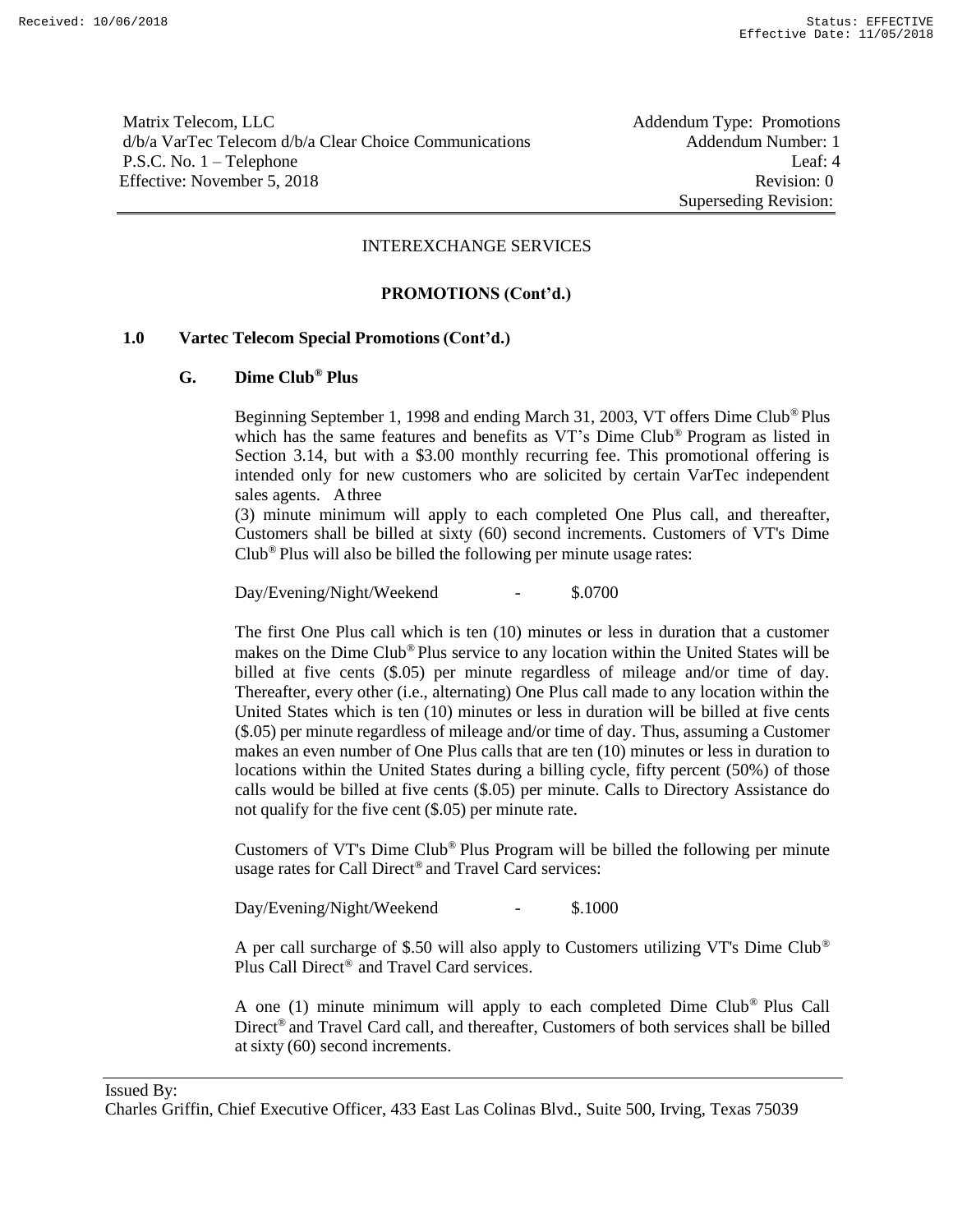Matrix Telecom, LLC **Addendum Type: Promotions** d/b/a VarTec Telecom d/b/a Clear Choice Communications Addendum Number: 1 P.S.C. No. 1 – Telephone Leaf: 5 Effective: November 5, 2018 Revision: 0

Superseding Revision:

#### INTEREXCHANGE SERVICES

# **PROMOTIONS (Cont'd.)**

# **1.0 Vartec Telecom Special Promotions (Cont'd.)**

# **H. TollSaver® II Service - Special Promotion0.3.VT**

Beginning April 1, 1999 and ending March 31, 2003, VT offers the TollSaver® II Service

- Special Promotion 0.3.VT, which has the same features as VT's TollSaver® II Service as listed in Section 3.3, but with a five cent (\$.05) per minute intrastate rate. After the initial month's billing cycle, a monthly access fee of five dollars (\$5.00) will be charged to all Customers of this promotion. Customers of this promotion will not be eligible for VT's Frequent Caller Program as described in Section 3.3. This promotion is intended for new customers only.

A five (5) minute minimum will apply to each completed call, and thereafter, Customers shall be billed in sixty (60) second increments.

Reserved for future use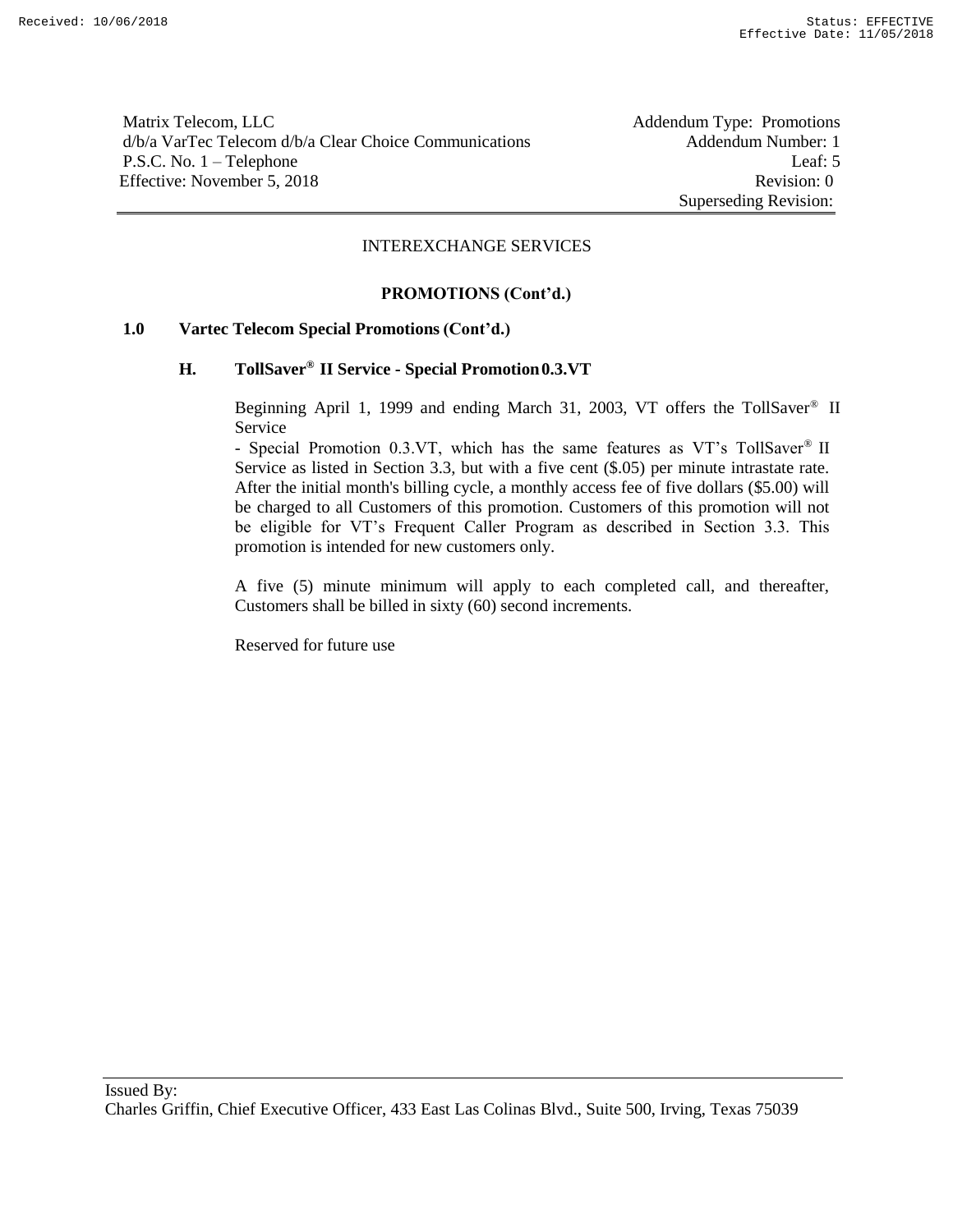Matrix Telecom, LLC **Addendum Type: Promotions** d/b/a VarTec Telecom d/b/a Clear Choice Communications Addendum Number: 1 P.S.C. No. 1 – Telephone Leaf: 6 Effective: November 5, 2018 Revision: 0

Superseding Revision:

#### INTEREXCHANGE SERVICES

# **PROMOTIONS (Cont'd.)**

#### **1.0 Clear Choice Communications Special Promotions**

#### **A. Basic One Plus Service Promotion A**

Beginning September 1, 1999 and ending March 31, 2003, CCC offers the Basic One Plus Service Promotion A which has the same features and benefits as CCC's Basic One Plus Service as listed in Section 6.3, but with a fifteen cent (\$.15) per minute intrastate rate. The promotion will only be offered to Customers in the geographical areas served by Bell Atlantic and ALLTEL.

A three (3) minute minimum will apply to each completed call, and thereafter, Customers shall be billed at sixty (60) second increments.

As of February 1, 2003, a monthly usage fee of \$2.95 will be billed to all existing Customers of Basic One Plus Service Promotion A Service, and all new Customers as of this date will be billed the monthly usage fee of \$2.95 after the initial two (2) calendar months from their first use of the service (e.g., if a new Customer uses the Basic One Plus Service Promotion A for the first time on March 16, 2003, the first monthly usage fee would be assessed for May 2003 usage). The monthly usage fee will be billed in each calendar month in which the Customer uses Basic One Plus Service Promotion A.

#### **B. Basic One Plus Service Promotion B**

Beginning November 12, 1997 and ending March 31, 2003, CCC offers the Basic One Plus Service Promotion B which has the same features and benefits as CCC's Basic One Plus Service as listed in Section 5.3, but with a twelve cent (\$.12) per minute intrastate rate. The promotion will only be offered to Customers in the geographical areas served by the following Local Exchange Carriers: Bell Atlantic and ALLTEL.

A sixty (60) second minimum will apply to each completed call, and thereafter, Customers shall be billed at sixty (60) second increments.

Issued By: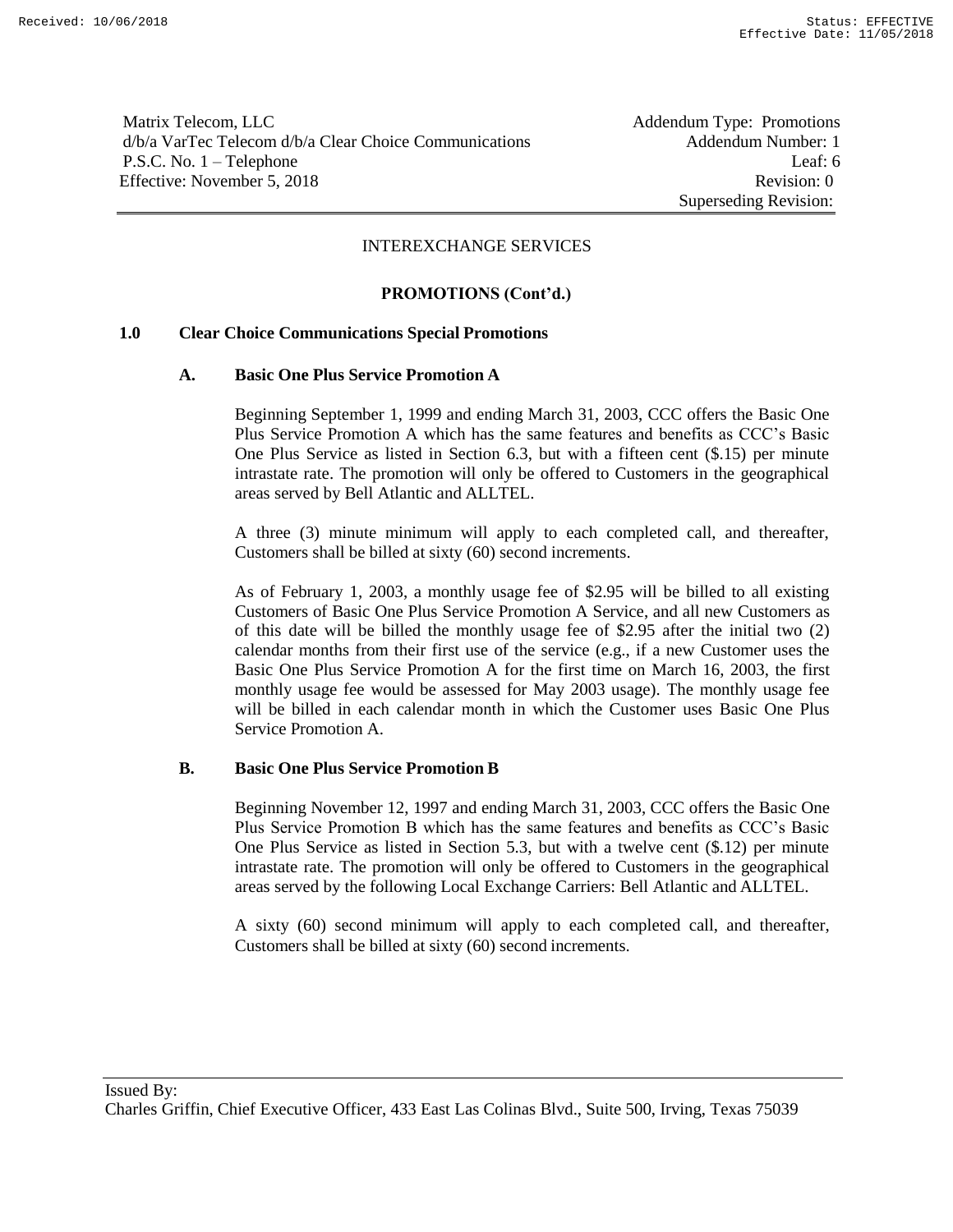Matrix Telecom, LLC **Addendum Type: Promotions** d/b/a VarTec Telecom d/b/a Clear Choice Communications Addendum Number: 1 P.S.C. No. 1 – Telephone Leaf: 7 Effective: November 5, 2018 Revision: 0

Superseding Revision:

# INTEREXCHANGE SERVICES

# **PROMOTIONS (Cont'd.)**

#### **2.0 Clear Choice Communications Special Promotions(Cont'd.)**

#### **C. Basic One Plus Service Promotion C**

Beginning November 12, 1997 and ending March 31, 2003, CCC offers the Basic One Plus Service Promotion C which has the same features and benefits as CCC's Basic One Plus Service as listed in Section 5.3, but with a seven cent (\$.07) per minute rate. After the initial month's billing cycle, a monthly access fee of five dollars (\$5.00) will be charged to all Customers of this promotion. The promotion is intended for Customers with usage charges that exceed twenty-five dollars (\$25.00) per month and will only be offered to Customers in the geographical areas served by the following Local Exchange Carriers: Bell Atlantic and ALLTEL.

A three (3) minute minimum will apply to each completed call, and thereafter, Customers shall be billed at sixty (60) second increments.

#### **D. Basic Travel Card Service Promotion A**

Beginning November 12, 1997 and ending March 31, 2003, CCC offers the Basic Travel Card Service Promotion A which has the same features and benefits as CCC's Basic Travel Card Service as listed in Section 5.4, but with a ten cent (\$.10) per minute intrastate rate and a sixty (\$.60) cent per call surcharge. The promotion will only be offered to Customers in the geographical areas served by the following Local Exchange Carriers: Bell Atlantic and ALLTEL.

A sixty (60) second minimum will apply to each completed call, and thereafter, Customers shall be billed at sixty (60) second increments.

#### **E. Basic Travel Card Service Promotion B**

Beginning November 12, 1997 and ending March 31, 2003, CCC offers the Basic Travel Card Service Promotion B which has the same features and benefits as CCC's Basic Travel Card Service as listed in Section 5.4, but with a twenty cent (\$.20) per minute intrastate rate. The promotion will only be offered to Customers in the geographical areas served by the following Local Exchange Carriers: Bell Atlantic and ALLTEL.

A sixty (60) second minimum will apply to each completed call, and thereafter, Customers shall be billed at sixty (60) second increments.

Issued By: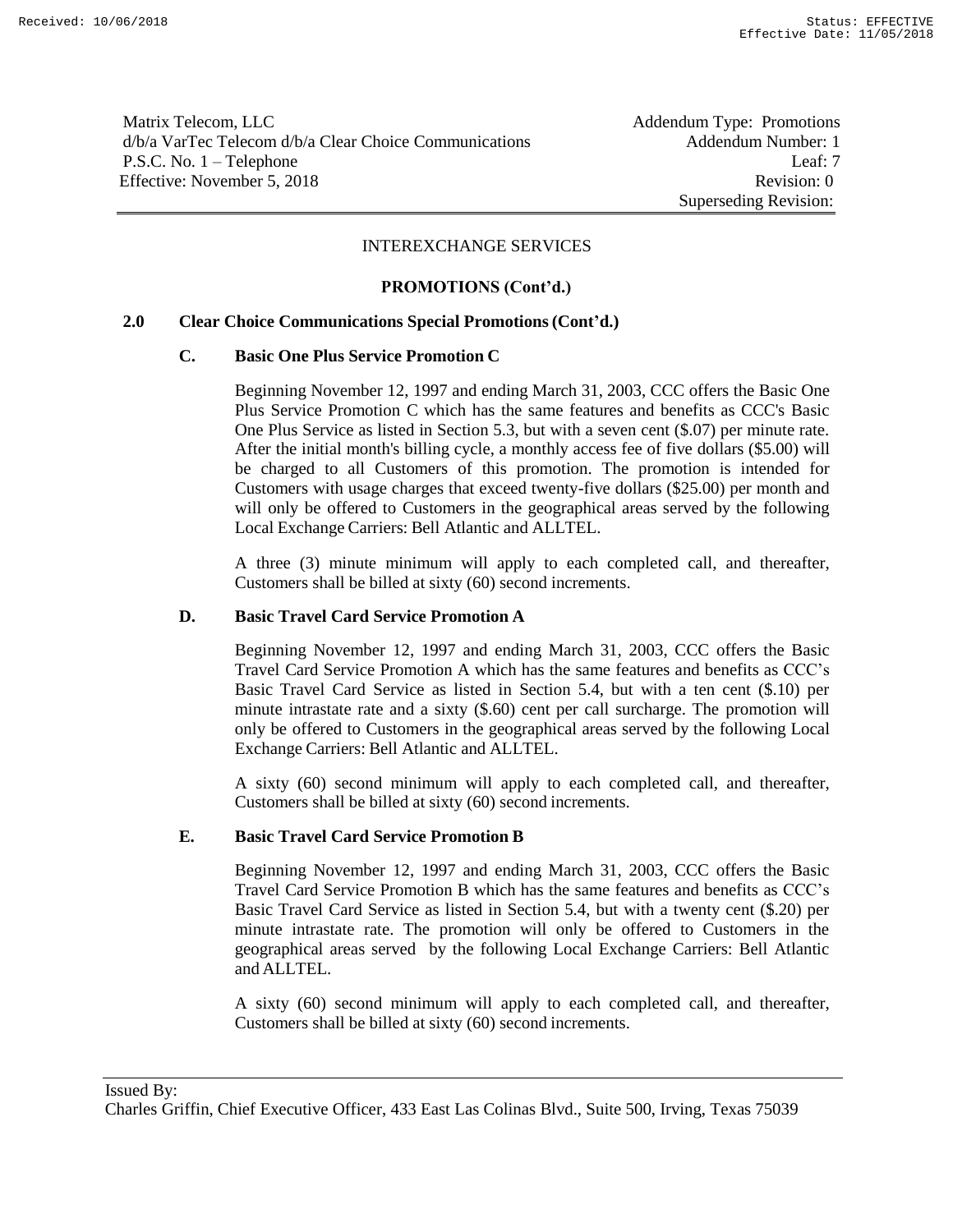Matrix Telecom, LLC **Addendum Type: Promotions** d/b/a VarTec Telecom d/b/a Clear Choice Communications Addendum Number: 1 P.S.C. No. 1 – Telephone Leaf: 8 Effective: November 5, 2018 Revision: 0

Superseding Revision:

#### INTEREXCHANGE SERVICES

# **PROMOTIONS (Cont'd.)**

# **2.0 Clear Choice Communications Special Promotions(Cont'd.)**

#### **F. Basic 800 Select Service Promotion A**

Beginning November 12, 1997 and ending March 31, 2003, CCC offers the Basic 800 Select Service Promotion A which has the same features and benefits as CCC's Basic 800 Select Service as listed in Section56.5, but with a ten cent (\$.10) per minute intrastate rate and a forty cent (\$.40) per call surcharge. The promotion will only be offered to Customers in the geographical areas served by the following Local Exchange Carriers: Bell Atlantic and ALLTEL.

A sixty (60) second minimum will apply to each completed call, and thereafter, Customers shall be billed at sixty (60) second increments. A monthly recurring service fee of one dollar (\$1.00) may be charged to Customers of CCC's Basic 800 Select Service.

# **G. Basic 800 Select Service Promotion B**

Beginning November 12, 1997 and ending March 31, 2003, CCC offers the Basic 800 Select Service Promotion B which has the same features and benefits as CCC's Basic 800 Select Service as listed in Section 5.5, but with a fifteen cent (\$.15) per minute intrastate rate. The promotion will only be offered to Customers in the geographical areas served by the following Local Exchange Carriers: Bell Atlantic and ALLTEL.

A sixty (60) second minimum will apply to each completed call, and thereafter, Customers shall be billed at sixty (60) second increments. A monthly recurring service fee of one dollar (\$1.00) may be charged to Customers of CCC's Basic 800 Select Service.